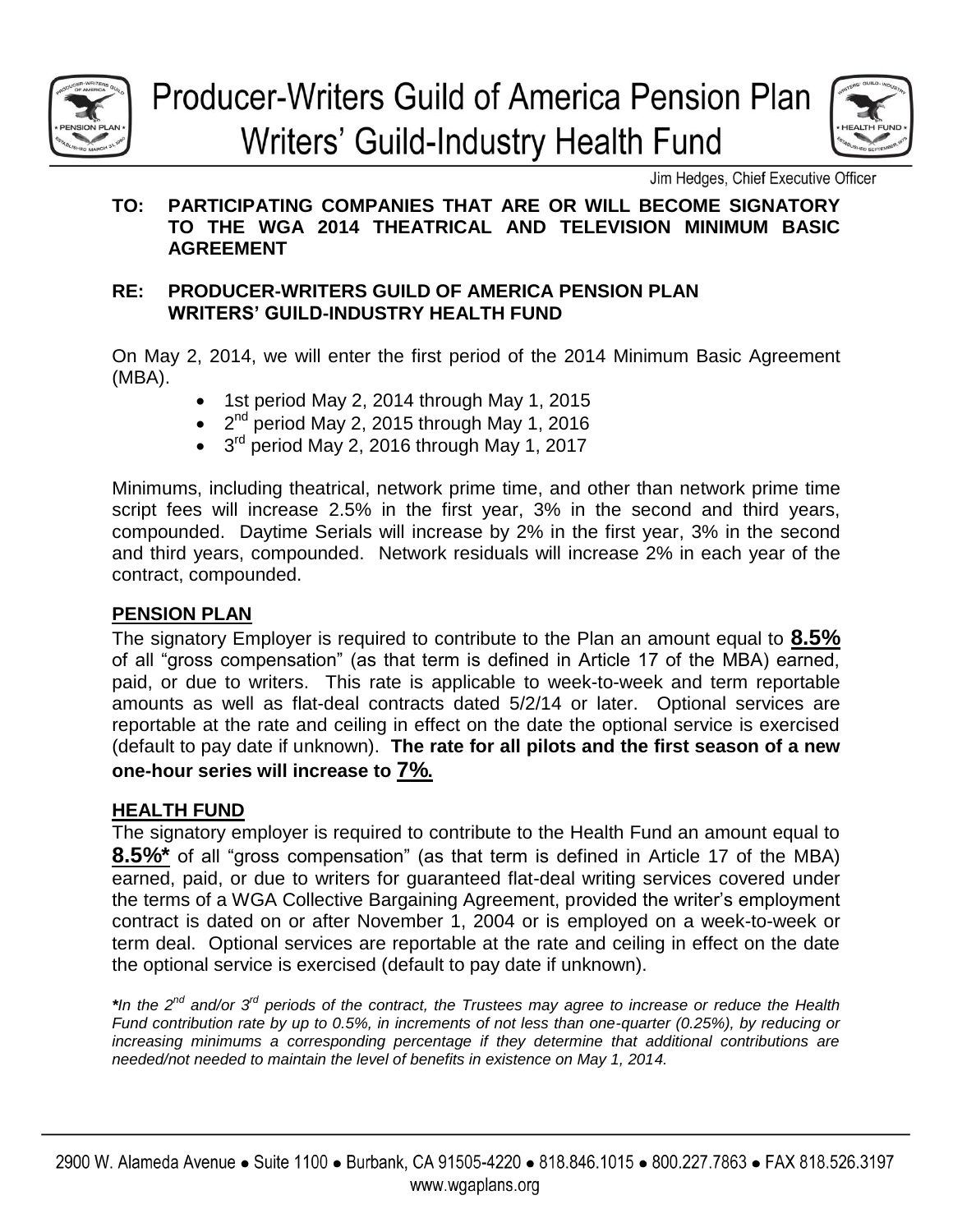The Employer must identify contributions related to pilots and the first season of a new one-hour series using either:

- the Project Type field on the Report of Contributions (Field 19)<sup>\*\*</sup> using either code PILOT or NEW, as appropriate (whether submitted manually or electronically)
- Some other notification (e.g., email or correspondence) which accompanies the check or Report of Contributions (ROC) and clearly indicates the line items on the ROC which are exceptions from the 8.5% rate.

*\*\* See Contribution Reporting Guide. If you need a copy, please contact Employer Compliance at [emailbox2@wgaplans.org](mailto:emailbox2@wgaplans.org) or visit our website at wgaplans.org..*

# **WHEN IS COMPENSATION REPORTABLE**

The writer's initial compensation is reportable in the month in which it is earned, not the month in which it is paid (see deferred comp and salary advances for exceptions). Residuals are reportable in the month in which the program re-airs, default to the month paid if air date unknown or not applicable. **The Trusts will not bill for contributions unless we become aware of a delinquency. It is the responsibility of the Signatory Employer to make contributions in a timely manner. Please note, under ERISA, the Trusts are required to charge and collect interest on delinquent contributions**.

Payment Due Dates:

**Weekly** – Payments are due within 10 business days after the close of the payroll week in which the Writer is paid or due compensation. If payment is not received within 30 calendar days after the due date, interest will be charged from the close of the payroll week in which the Writer is paid or due the compensation.

**Monthly** - Payments are due within 10 business days after the close of the month during which the Writer is paid or due compensation. If payment is not received within 10 calendar days after the due date, interest will be charged from the close of the month in which the Writer is paid or due the compensation. Contributions not received by the  $24<sup>th</sup>$  of the following month are delinguent.

**Interest Rate - .83% per month (capped at 30%)** Interest will be charged on all delinquent contributions. If a delinquency must be referred to the Collections Attorney for the Trusts, the interest cap is removed and interest will continue to accrue until the delinquency is paid.

For flat-deal contracts dated on or after February 13, 2008, the reportable ceiling to the Pension Plan for theatrical motion pictures and long-form television motion pictures and multi-part, closed-end series (MOW's, mini-series), which are 120 minutes or more in length, remains at **\$225,000** for a single writer or *bona fide* team of two writers or **\$450,000** for a team of three writers. Theatrical residuals are not reportable.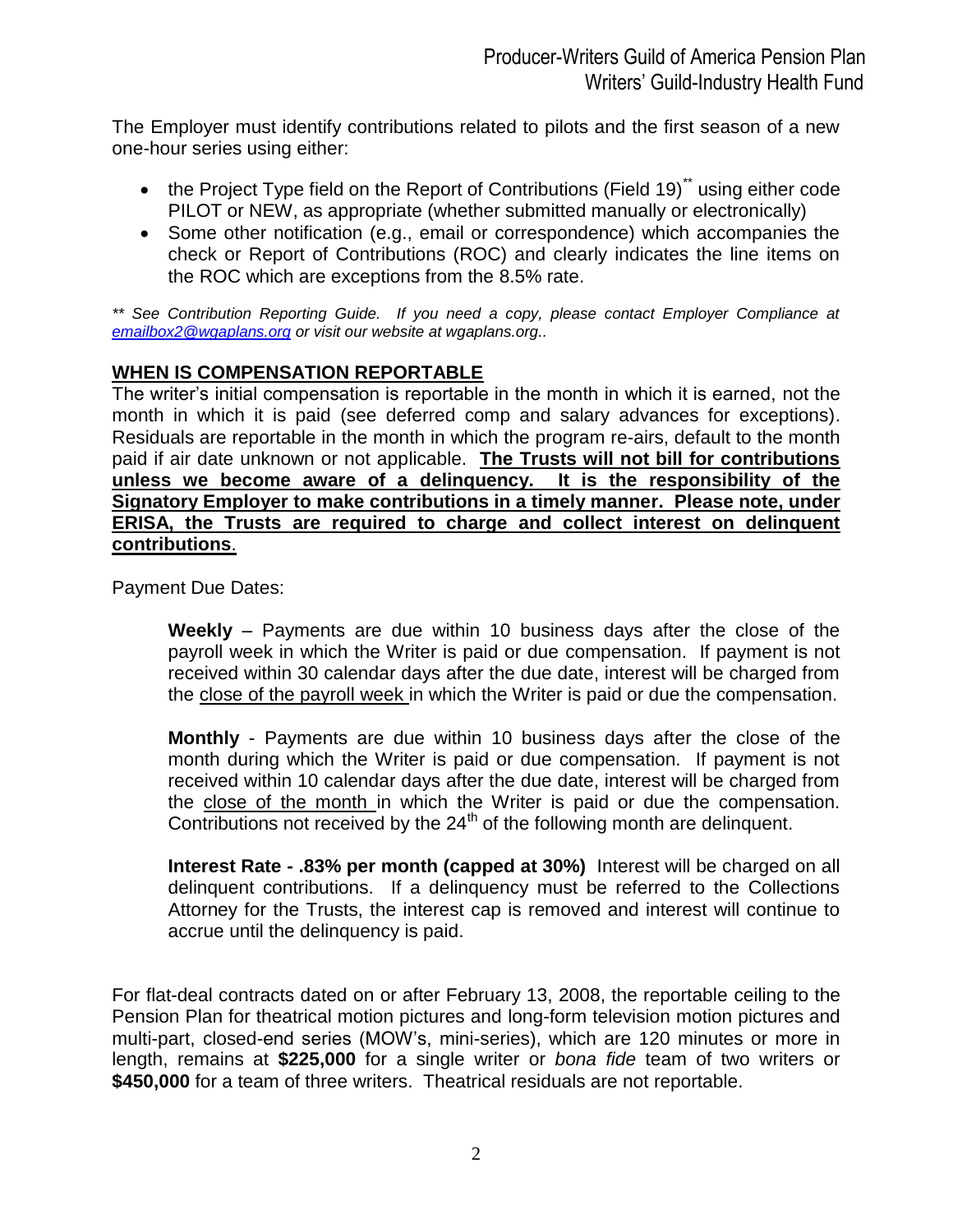For flat-deal contracts dated on or after February 13, 2008, the reportable ceiling to the Health Fund for long form television motion pictures and multi-part, closed-end series (MOW's, mini-series), which are 120 minutes or more in length, remains at **\$250,000** for a single writer or *bona fide* team of two writers or **\$500,000** for a team of three (3) writers. The Health Fund reportable ceiling for theatrical motion pictures remains at \$250,000 for contracts dated on or after November 1, 2004. Theatrical residuals are not reportable.

# **TELEVISION REPORTING FLAT-DEAL LIMITS (does not apply to MOW, miniseries as shown above)**

Contributions are due and payable on **the greater of** (i) the aggregate of 2 ½ times the applicable minimum as set forth in the MBA, or (ii) the initial compensation agreed upon in the individual employment contract. The applicable minimum is the "Other than Network Prime Time" rate for the services being rendered. (See Article 13.B.7. of the MBA). Residuals are reportable up to the ceiling per project. Supplemental market residuals are not reportable unless the project was originally made for a Supplemental Market.

# **NEW! - EFFECTIVE MAY 2, 2014, CEILINGS FOR TELEVISION PILOTS:**

**30 Minutes or less - \$170,000 (\$340,000 for a** *bona fide* **team of three) 30+ Minutes - \$225,000 (\$450,000 for a** *bona fide* **team of three) This applies to writing service contracts dated May 2, 2014 or later.**

# **NEW! – EFFECTIVE JANUARY 1, 2015 HOLDING FEES DURING OPTION PERIODS**

**Payments to hold a writer (or writer employed in additional capacities) during an option period on an episodic series or serial are reportable.**

# **RATES AND CEILINGS**

**Guaranteed flat-deal employment** (screenplays, episodic scripts, MOW's, etc.) is reportable at the contribution rate and ceiling in effect on the writer's contract date. **Optional services** are reportable at the contribution rate and ceiling in effect on the date the optional service is exercised (default to pay date if actual date is unknown).

## **WEEKLY AND TERM EMPLOYMENT**

The Health Fund contribution rate payable on week-to-week and term employment is the rate in effect during the work week (see charts below for Article 14.K. "Writers Employed in Additional Capacities" a/k/a Writer-Producers/Showrunners/Hyphenates and Article 14.E.2. "Additional Capacity Television Development Writers").

| ARTICLE 14.K. - 20 or more<br>weeks | <b>Weekly Reportable</b><br><b>Pension and Health</b><br><b>Amount</b> | <b>Pension</b><br><b>Plan Rate</b> | <b>Health</b><br><b>Fund</b><br>Rate |
|-------------------------------------|------------------------------------------------------------------------|------------------------------------|--------------------------------------|
| May 2, 2013 – May 1, 2014           | \$6,036                                                                | 8%                                 | 8.5%                                 |
| May 2, 2014 – May 1, 2015           | \$6,187                                                                | 8.5%                               | 8.5%                                 |
| May 2, 2015 – May 1, 2016           | \$6,373                                                                | 8.5%                               | 8.5%                                 |
| May 2, 2016 - May 1, 2017           | \$6,564                                                                | 8.5%                               | 8.5%                                 |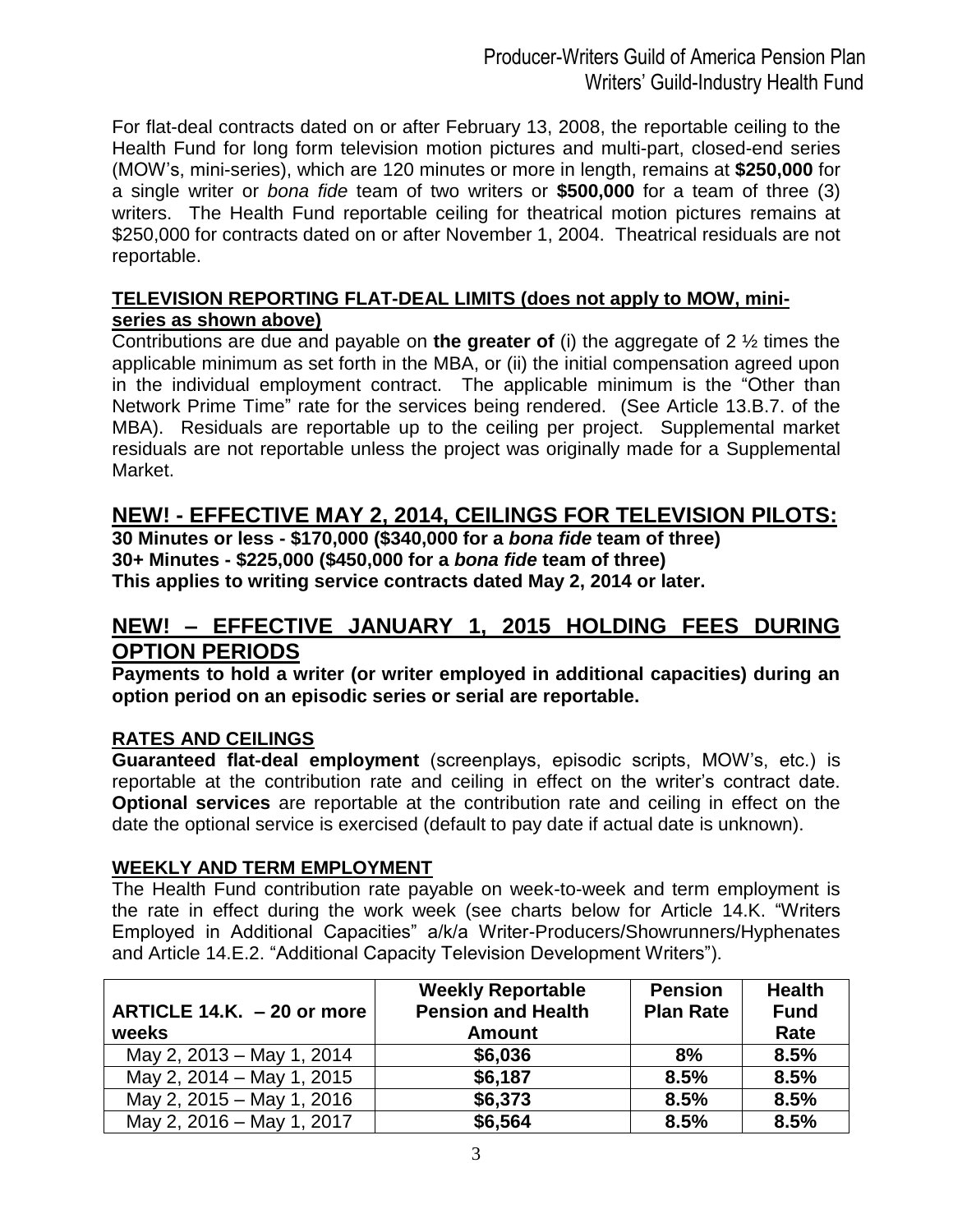| <b>ARTICLE 14.E.2. -</b><br><b>Additional Capacity</b><br><b>Television Development</b><br><b>Writers</b> | Weekly<br><b>Pension</b><br>Reportable<br>(\$250,000/year)<br>Effective 5/2/11 | <b>Weekly Health</b><br>Reportable<br>(\$250,000/year) | <b>Pension</b><br><b>Plan Rate</b><br><b>Effective</b><br>5/2/11 | <b>Health</b><br><b>Fund</b><br>Rate |
|-----------------------------------------------------------------------------------------------------------|--------------------------------------------------------------------------------|--------------------------------------------------------|------------------------------------------------------------------|--------------------------------------|
| May 2, 2012 - May 1, 2013                                                                                 | \$4,807.69                                                                     | \$4,807.69                                             | 7.75%                                                            | 8.5%                                 |
| May 2, 2013 - May 1, 2014                                                                                 | \$4,807.69                                                                     | \$4,807.69                                             | 8%                                                               | 8.5%                                 |
| May 2, 2014 - May 1, 2017                                                                                 | \$4,807.69                                                                     | \$4,807.69                                             | 8.5%                                                             | 8.5%                                 |

# **SIDELETTER TO ARTICLE 14.E.2.**

When a writer is employed under a development deal as stated in Article 14.E.2. and, under the same contract, is employed to perform Article 14.K. services on a series for which the writer receives additional money which is not creditable, contributions shall be payable as set forth in Article 14.E.2. for the full term of employment and shall be paid on the non-creditable Article 14.K. services, except for those periods of time when the writer is not performing development services and is receiving Article 14.K. compensation on the series outside of the Article 14.E.2. guarantee (a/k/a fresh cash). In that case, contributions shall be payable on the non-creditable Article 14.K. minimum, script fees, program fees and on 50% of the amount otherwise due under Article 14.E.2

## **STORY EDITORS**

Story Editors, regardless of title (*e.g*. Story Supervisor, Creative Consultant, etc.) are 100% reportable.

Please contact the Administrative Office for more information.

# **PURCHASE OF LITERARY MATERIAL - IRC Section 401(a)(17)**

Compensation for the purchase of literary material from a "professional writer" is reportable up to the IRS limit (\$260,000, effective 1/1/14) if the same writer is also hired to perform additional writing services such as a rewrite or polish on the project. Compensation for the purchase and hired services are reportable only up to the per project ceiling.

# **SALARY ADVANCES**

Reportable when paid, not when the services are performed. This may affect the timing of the writer's eligibility for Health Fund coverage.

## **DEFERRED COMPENSATION**

Reportable when the compensation is paid, not when the services are performed.

## **AGENT COMMISSIONS**

Generally 10% of initial compensation, options and purchases. These amounts are reportable.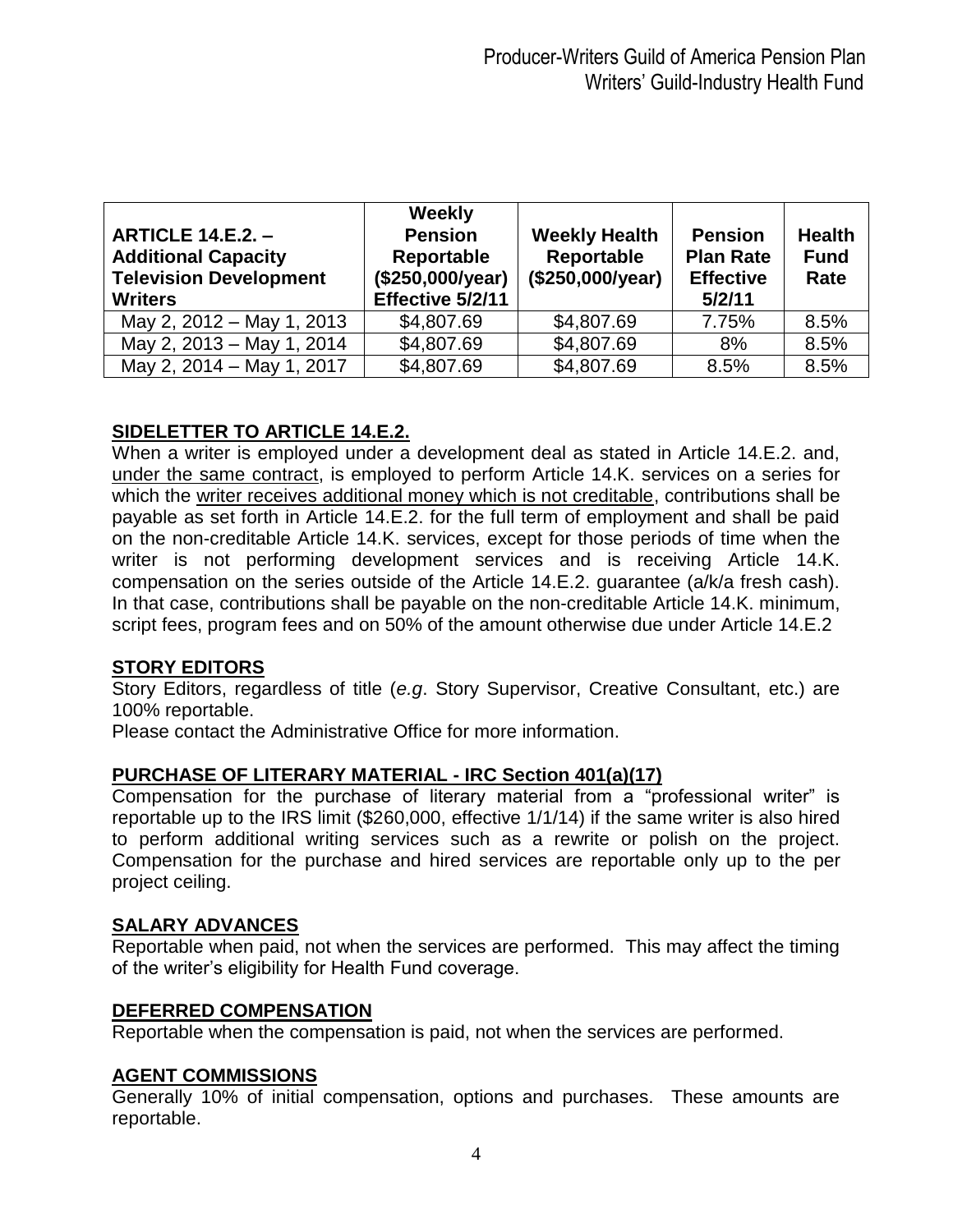# **BONUS**

A bonus is reportable up to the ceiling per project (ceiling and rates determined by writer's contract date).

#### **NOT REPORTABLE**

Unless otherwise contracted for, the following are not reportable: excerpt payments, royalties, character payments, options, late fees, expenses, theatrical residuals, overceiling TV residuals, separated rights, publication fees, trainee salary, amounts over the weekly staff, 14.K. and 14.E.2. minimums.

## **TEAMS**

A *bona fide* two person writing team usually shares the compensation and ceiling equally. An unequal division of compensation requires the approval of the Writers Guild of America. The percentage of compensation paid to each writer will determine the allocation of the ceiling. For example, if a writer earns 75% of the reportable compensation, he/she is reported on 75% of the ceiling. A *bona fide* team of two writers is considered one writer for the ceiling calculation.

#### **MEMBERSHIP**

Membership in the Guild is not required for compensation to be subject to contributions. Because we are a Taft-Hartley Trust Fund, any writer performing covered services for a signatory employer is reportable. Please contact the Guild for more information if your writer is performing services outside the United States.

## **SERIALS COVERED UNDER ARTICLE 13.B.5. OF APPENDIX A**

For serials covered under Article 13.B.5. of Appendix A, the reportable ceiling for a single writer or *bona fide* team of 2 writers per Company per calendar year is \$350,000 or \$700,000 per Company per calendar year for a team of three (3) writers.

## **10% OWNER REPORTING REQUIREMENTS**

On January 1, 2001, the Board of Directors/Trustees adopted the following rules of the Trusts (later updates incorporated herein) governing eligibility for benefits thereunder:

> Contributions on the Writer's compensation do not count toward the Writer's eligibility for benefits when the Writer directly or indirectly owns ten percent (10%) or more of the equity of the contributing employer\*, or is an officer, board member or director of a for-profit contributing employer or where a contributing employer is a non-profit entity as defined under Internal Revenue code, for which a writer is an officer, board member, director (or serves in another similar capacity of such non-profit), and the employer hires the Writer to perform only writing services unless an unrelated third party directly utilized and paid for the Writer's services. In no event shall contributions be due on amounts in excess of the amounts paid by the third party to the contributing employer for covered services.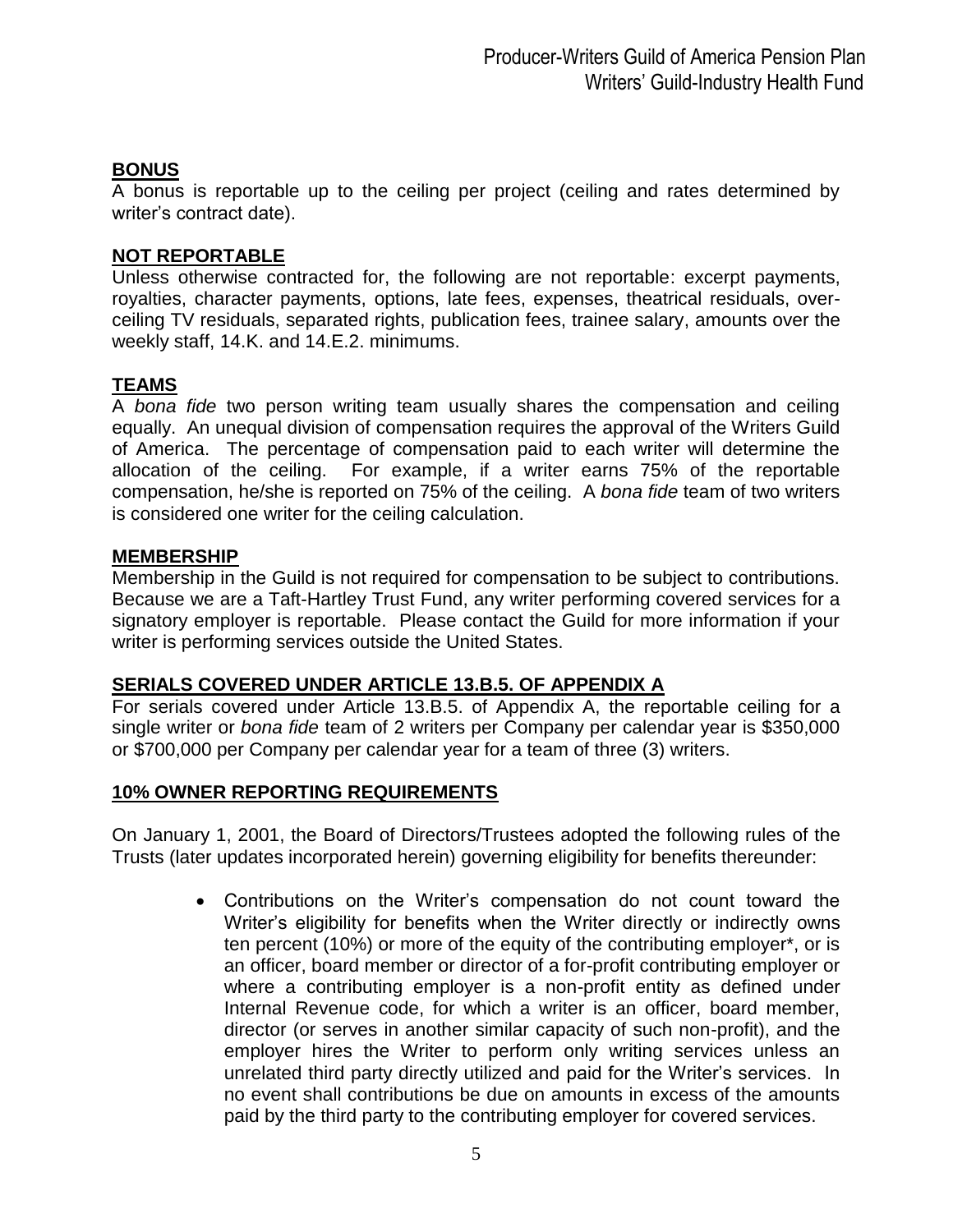Contributions on the Writer's compensation do not count toward the Writer's eligibility for benefits when the Writer directly or indirectly owns ten percent (10%) or more of the equity of the contributing employer\*, and the Writer performs writing and other services (other than under Article 14 of the Basic Agreement). Contributions do not count toward eligibility under this provision even if the contributing employer is hired by an unrelated third party.

Notwithstanding the above, contributions will count toward eligibility for benefits if the contract with the unrelated third party specifically states the amount allocated for such Writer's covered writing services. In this case, contributions shall be due on the greater of the amount so specified or the Basic Agreement's minimum for such writing services.

In addition, if the contract with the unrelated third party does not specifically state the amount allocated for such Writer's covered writing services, contributions will count toward eligibility for benefits when contributions are based on the lower of one of the following:

- (a) five percent (5%) of the total compensation the contributing employer received from the unrelated third party for producing nondramatic programming**\*\*** or ten percent (10%) of the total compensation the contributing employer received from the unrelated third party for producing dramatic programming**,** or
- (b) at least \$125,000\*\*\*

In either case (a) or (b), the employer must contribute on at least the collective bargaining agreement's minimum for writing services.

In order for the Administrative Office of the Trusts to determine if contributions can be accepted, additional documentation, including but not limited to the following items, may need to be submitted for review:

> PROOF OF UNRELATED OUTSIDE FINANCING (check copies / wire transfers / bank statements)

LICENSE AGREEMENT BETWEEN SIGNATORY AND FINANCIER (license agreement should contain an allocation for the writing services, if not, see (a) and (b) above)

(continued on next page)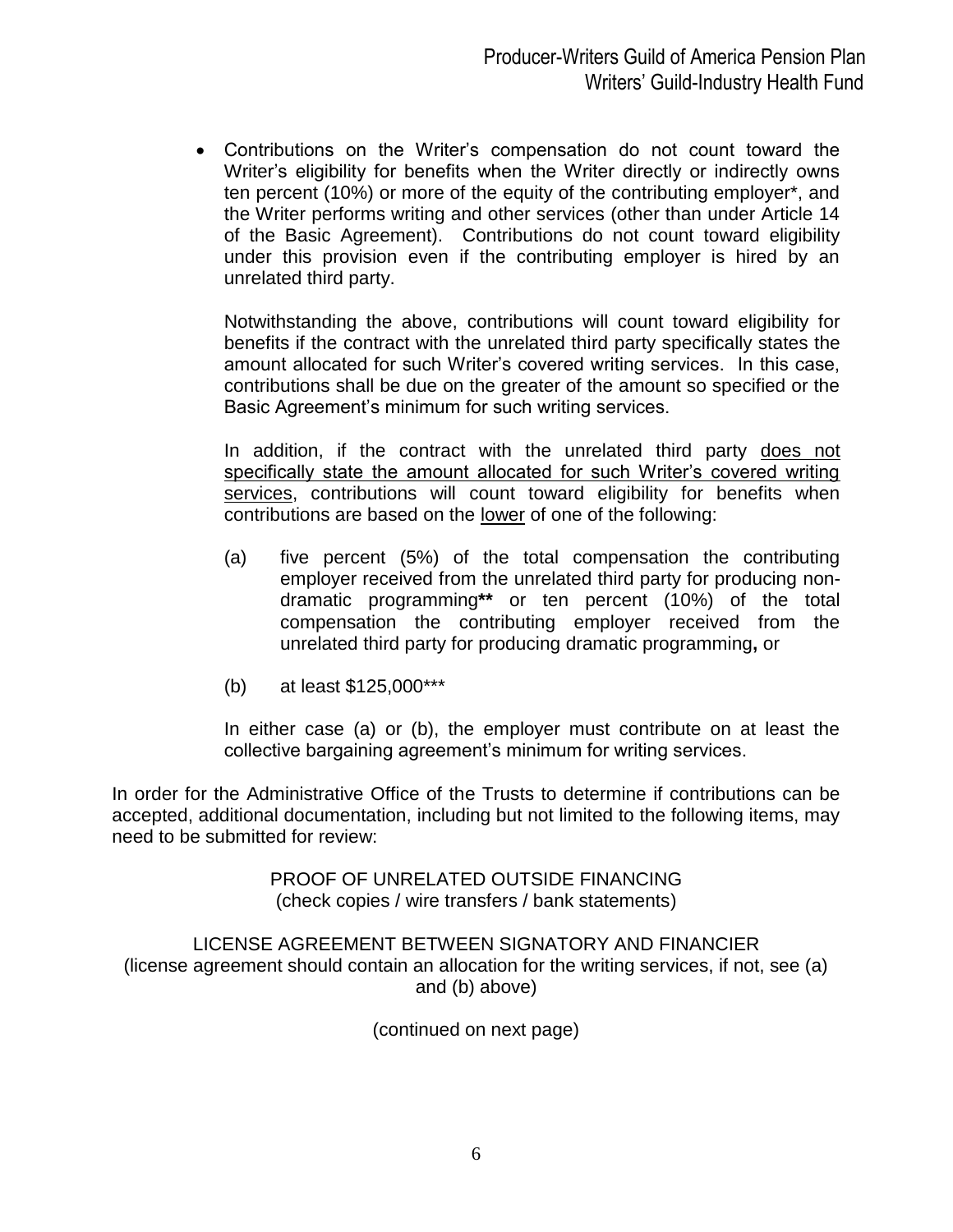# (continued from prior page)

# EMPLOYMENT CONTRACT BETWEEN SIGNATORY AND WRITER

# BUDGET

## (with allocation for writing services and contributions)

## EVIDENCE OF PAYMENT TO WRITER (copy of canceled check, wire transfer or bank statement)

# SCRIPTS AND OTHER LITERARY MATERIAL

\*The term "indirectly owns…the equity of the contributing employer," includes (a) equity ownership by the Writer's spouse or domestic partner, the Writer's (or spouse's) parent, sibling or lineal descendant, or (b) funding of the employer by the Writer or the Writer's spouse or domestic partner, the Writer's (or spouse's) parent, sibling or lineal descendant.

\*\*For this purpose, "non-dramatic programming" includes all types of programming other than those that are specifically dramatic in nature (e.g., comedy-variety, documentary, quiz and audience participation).

\*\*\*The Fund's actuary estimated that contributions on reportable earnings in the amount of \$125,000 were the amount necessary in 2001 to pay the cost of the annual Health Fund coverage for an eligible active participant. Periodically, this figure will be adjusted to approximate the annual cost to the Health Fund of coverage. Note – the reportable earnings required to pay for a year of employerpaid coverage in 2012 was \$152,054.

## **New Media – 100% Self-Funded Owner/Writer**

• If the Owner/Writer does not receive any outside financing and is fully selffunded, contributions on the Owner/Writer's compensation will count towards the Owner/Writer's eligibility for benefits when there is a legitimate project produced and distributed. Contributions are payable upon first receipt of revenues\*\*\*\* and are deemed earned and due at that time. The writing fee reportable amount would be 10% for Dramatic programming or 5% for Non-Dramatic programming based on the actual production budget.

\*\*\*\*Revenues are fees received from an unrelated third party for availability or exhibition of the project, *i.e.*, program(s) or series, on New Media, including but not limited to, the internet and mobile devices (such as cell phones and PDA's).